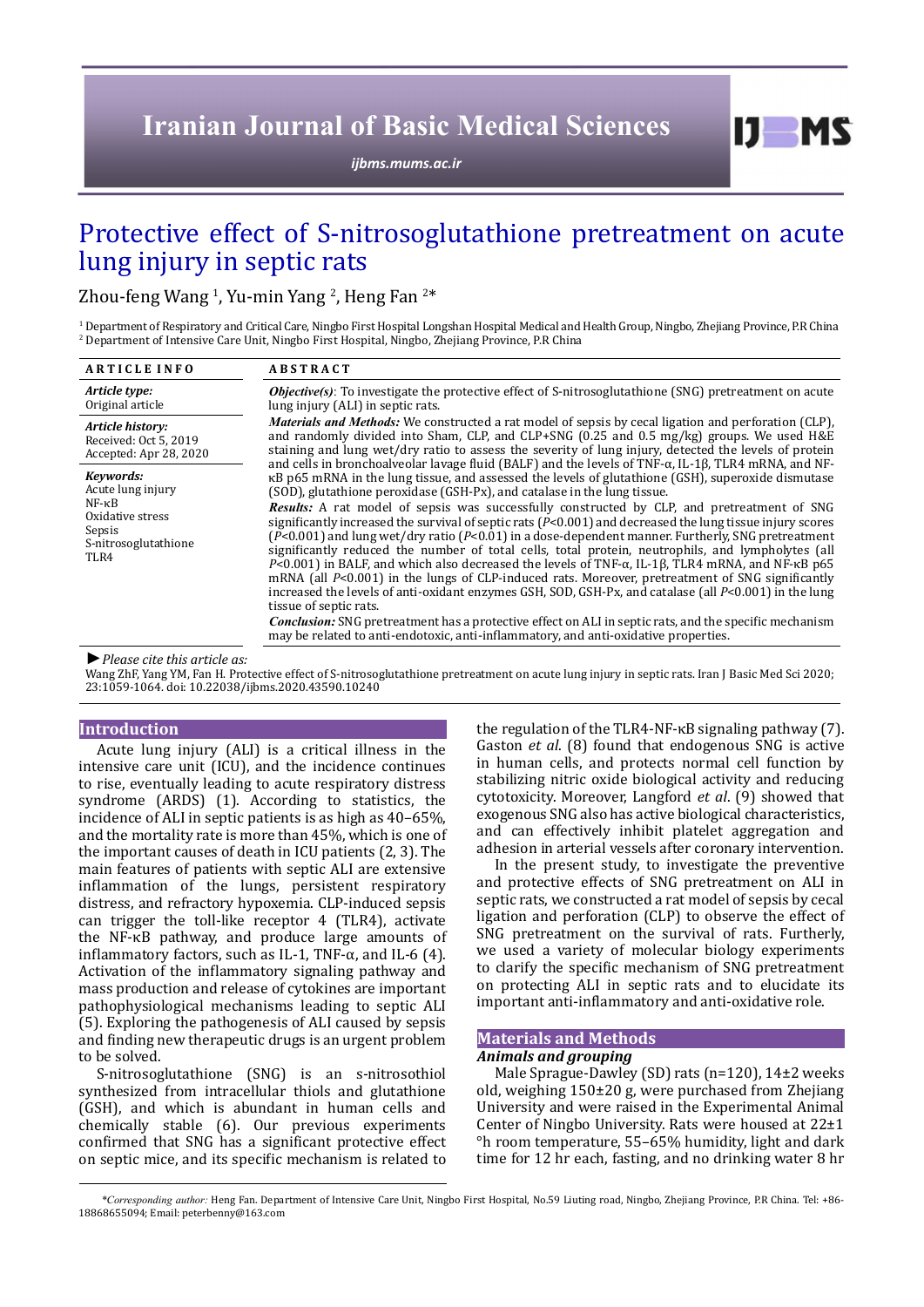before CLP. We randomly divided the rats into 4 groups: Sham, CLP, CLP+SNG (0.25 mg/kg, Sigma-Aldrich Co. LLC, Shanghai, China), and CLP+SNG (0.5 mg/kg), and the drug doses were selected based on our previous results of the study(7). We used the CLP method to construct a rat model of sepsis according to our previous experimental method: intraperitoneal injection of sodium pentobarbital (10 mg/kg), a 2–3 cm incision along the midline of the abdomen, locate the end of the cecum, penetrate the cecum with  $20<sup>\#</sup>$  needle, close after proximal ligation of the abdominal cavity (7). The surgical procedure of the Sham group was the same as that of the CLP group, but the cecum was not punctured and ligated. In the CLP+SNG group, rats were given SNG (0.25 mg/kg and 0.5 mg/kg) intragastrically before CLP, once a day for 5 consecutive days, and a model of sepsis was constructed by CLP, 3 hr after the last administration. All animal experiments were performed in accordance with the Laboratory Animal Operating Guidelines and approved by the Experimental Animal Ethics Committee of the Ningbo University (AEWC-2017-33).

## *Survival study*

To investigate the effect of SNG on the survival of septic rats, we randomly divided 80 rats into 4 groups: Sham, CLP, CLP+SNG (0.25 mg/kg), and CLP+SNG (0.5 mg/kg), 20 in each group. Rats were reared according to experimental animal feeding standards. The survival of the rats was observed every 12 hr for 7 days.

## *Detection of the protein and cells in bronchoalveolar lavage fluid (BALF)*

The other 40 rats were randomly divided into 4 groups (the same as the experimental group above). Twentyfour hours after CLP-induced sepsis, the rats were sacrificed. We opened the chest cavity and removed the left lung for measuring the wet/dry ratio, and then we ligated the middle of the right lung with a thin thread and removed the lower lobe of the right lung for subsequent experiments. We dissected the neck, exposed the trachea, inserted the indwelling needle, fixed with a thin ligature, pulled the needle core, linked the syringe, and the upper lobe of the right lung was lavaged with PBS (0.5 ml) to obtain BALF. The supernatant was obtained by centrifugation at 1500 rpm for 5 min, and the total protein in the BALF supernatant was detected according to the manufacturer's instructions. After resuspending the pelleted cells in 0.5 ml of PBS, the cells were counted using a hemocytometer.

## *H*&*E staining*

Part of the right lung was fixed in 4% paraformaldehyde for 24 hr, embedded in paraffin, sliced by a microtome, and the thickness was  $2-3 \mu m$ . We stained sections with hematoxylin and eosin (H&E). Pathological damage of the lung tissue was observed under a light microscope by two pathologists, and three fields were randomly observed in each slice. We performed semi-quantitative scoring by the severity of pulmonary edema, hemorrhage, and inflammatory cell infiltration, and divided it into 0-4 grades: 0, no damage; 1, mild; 2, moderate; 3, severe; 4, very severe.

# *Lung wet/dry ratio determination*

Twenty-four hours after construction of septic rats, the rats were sacrificed and their left lungs were taken for evaluation of the wet/dry ratio of the lungs. The fresh lungs were first weighed by an electronic scale, and then the lungs were dried in a 70 °r oven for 48–76 hr until the weight was constant. The electronic scale weighed the dry weight of the lungs and calculated the ratio by the wet/dry formula.

# *ELISA*

Part of the right lung was crushed by a grinder, homogenized in 1 ml of PBS, allowed to stand for 30 min, centrifuged at 1000 rpm for 3 min, and the supernatant was taken. We used ELISA to detect TNF-α and IL-1β levels in the lung tissue according to the manufacturer's instructions (Invitrogen co., Shanghai, China).

## *RT-qPCR*

A small amount of fresh lung tissue was ground using a tissue grinder (TissueLyser II, Shanghai, China). We performed total RNA purification according to the instructions (RNeasy Mini Kit, Qiagen, Germany) and generated complementary DNA by reverse transcription. We used RT-qPCR system (StepOne Plus, Shanghai, China) to analyze the relative expression of TLR4 mRNA and NF-κB p65 mRNA, and used the following primers: TLR4, Forward primer, 5'-CAA CTG CGC CAC CCC CAA CAT ACT GTC-3'; Reverse primer, 5'- CGC CTC CTA CTT CTA CCA CGG CAT CGC-3'; NF-κB p65, Forward primer, 5'-CAT CAA CGC CGG CAT CCC CGC CTC CAT-3'; Reverse primer, 5' -CGC CCA GTC CGT TTC CAT CGC GCC-3'. Specific parameters: 50 ° C 2 min, 95 ° C 10 min, 94 ° C 60 sec, 60 ° C 60 sec, a total of 35 cycles. All data were expressed as relative GAPDH expression levels, and a  $2^{-\Delta\Delta Ct}$  value was calculated.

## *Detection of anti-oxidant levels*

We measured the level of glutathione (GSH) in the lung tissue according to the method of Ye *et al*. (10) and evaluated the activity of superoxide dismutase (SOD) by measuring the absorbance at 560 nm. We assessed the glutathione peroxidase (GSH-Px) level of the lung tissue by absorbance at 340 nm according to the method provided by Baydas *et al*. (11) and determined the level of catalase by measuring the absorbance at 420 nm.

## *Statistical methods*

We used the GraphPad Prism 6.25 (San Diego, CA, US) software package to map and perform statistical analysis. We expressed all data as mean±standard deviation, and performed survival analysis using a logrank Mantel-Cox test, used oneway-ANOVA followed by the Tukey-Kramer test for comparison between groups. *P*<0.05 was considered to be significant.

## **Results**

## *Protective effect of SNG pretreatment on ALI induced by CLP*

We successfully constructed a rat model of sepsis by CLP and monitored the survival of the rats every 12 hr for 7 days. Rats had a survival rate of 100% within 7 days and behavior was normal in the Sham group. The mortality of rats was as high as 95% within 7 days in the CLP group (*P*<0.001), while the mortality of rats in CLP+SNG (0.25 mg/kg) and CLP+SNG (0.5 mg/kg) pretreatment groups decreased to 45% (*P*<0.001) and 35% (*P*<0.001), respectively (Figure 1A). Then we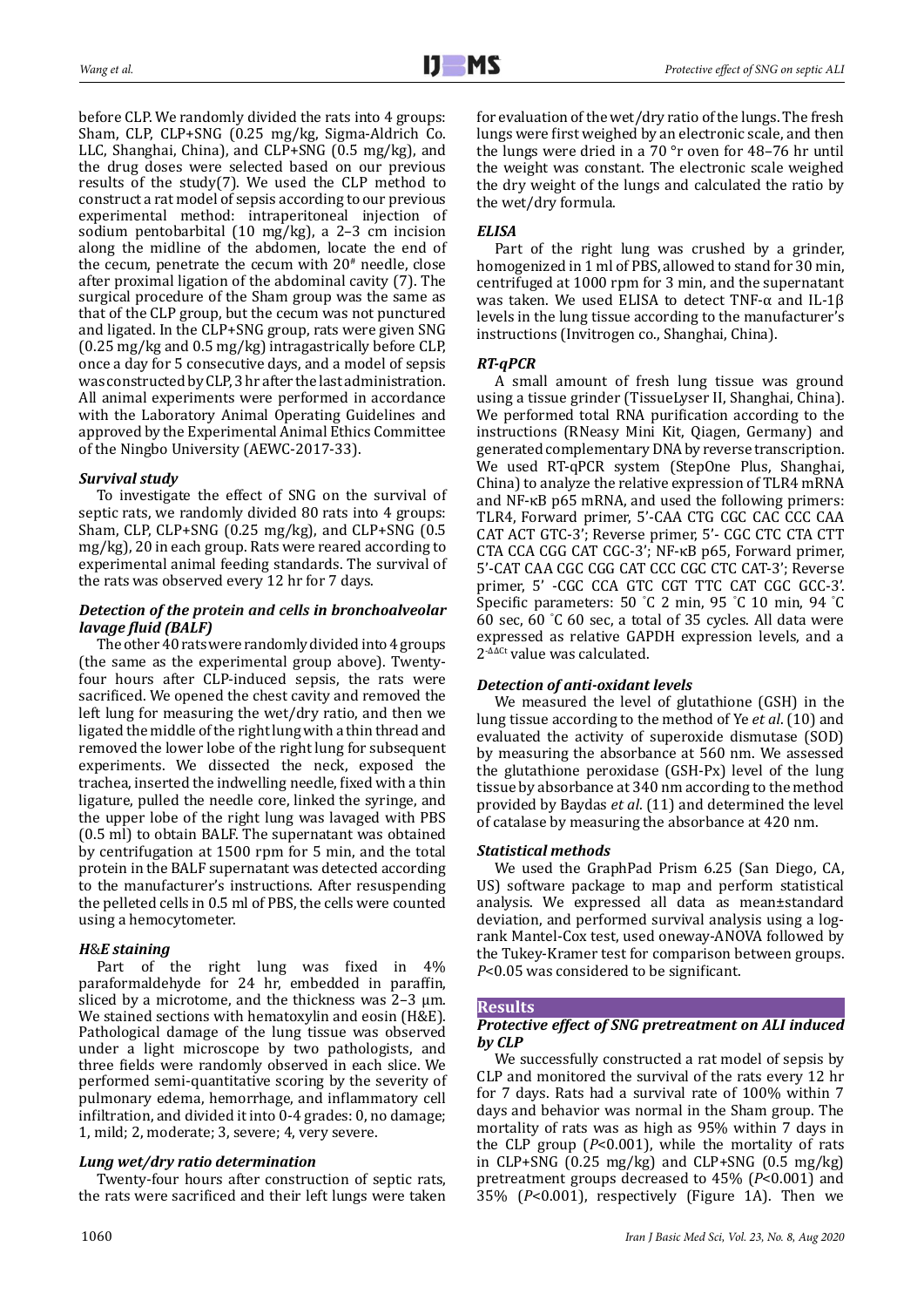

Figure 1. Protective effect of s-nitrosoglutathione pretreatment on septic rats induced by cecal ligation and perforation. (A) effect of s-nitrosoglutathione pretreatment on cecal ligation and perforationinduced mortality (20 rats in each group); (B) pathological changes of the lung tissue in four groups of rats; (C) pathological score of the lung tissues; (D) assessment of pulmonary edema by measuring lung wet/dry ratio. Data were presented as means±SEM, and 10 rats in each group. \*\*\**P*<0.001 vs Sham group; ##*P*<0.01, ###*P*<0.001 vs CLP group. SNG: s-nitrosoglutathione; CLP: cecal ligation and perforation

assessed the pathological changes in the lung tissue using H&E staining. In the CLP group, alveolar and interstitial edema was observed, the alveolar wall thickened, and a large number of inflammatory cells infiltrated in the interstitium. In contrast, pathological lesions in the lung tissues of SNG (0.25 mg/kg) and SNG (0.5 mg/ kg) pretreatment groups were significantly alleviated, especially alveolar wall thickening and inflammatory cell infiltration were observed (Figure 1B). Compared with the CLP group, the lung tissue injury scores of SNG (0.25 mg/kg) (*P*<0.001) and SNG (0.5 mg/kg) (*P*<0.001) pretreatment groups were significantly reduced in a dose-dependent manner (Figure 1C). In addition, CLP resulted in a significant increase in the lung wet/dry ratio (*P*<0.001), whereas SNG pretreatment significantly reduced this ratio (*P*<0.01) (Figure 1D).

#### *SNG pretreatment improves inflammatory infiltration in ALI in septic rats*

To investigate the therapeutic effects of SNG pretreatment on lung inflammation in septic rats, we examined the number of total cells, total protein, neutrophils, and lympholytes in BALF. The number of inflammatory cells was at a low level in the BALF of the sham group, while the numbers of total cells, total protein, neutrophils, and lympholytes were significantly increased in the BALF of the CLP group, and the difference was significant between the two groups (all *P*<0.001) (Figures 2A-D). However, SNG pretreatment significantly reduced the number of total cells, total protein, neutrophils, and lympholytes in BALF of CLPinduced rats in a dose-dependent manner (all *P*<0.001)



**Figure 2.** Effect of s-nitrosoglutathione pretreatment on total cell, total protein, lymphocyte and neutrophil counts in bronchoalveolar lavage fluid of rats induced by cecal ligation and perforation. (A) total number of cells in bronchoalveolar lavage fluid; (B) total protein in bronchoalveolar lavage fluid; (C) lymphocyte counts in bronchoalveolar lavage fluid; (D) neutrophil counts in bronchoalveolar lavage fluid. Data were presented as means±SEM, and 10 rats in each group. \*\*\**P*<0.001 vs Sham group; ###*P*<0.001 vs CLP group. SNG: s-nitrosoglutathione; BALF: bronchoalveolar lavage fluid; CLP: cecal ligation and perforation

(Figures 2A-D). These results confirmed that SNG pretreatment inhibited lung inflammation and had significant protective effects in septic rats.

#### *SNG pretreatment inhibits inflammatory reaction in the lung tissue of rats induced by CLP*

To explore the anti-inflammatory effect of SNG pretreatment on ALI in septic rats, ELISA was used to detect TNF-α and IL-1β levels in the lung tissue. We found that TNF-α and IL-1β levels were significantly elevated in the lung tissue of the CLP group (all *P*<0.001), while SNG pretreatment significantly reduced TNF-α and IL-1β levels (all *P*<0.001) (Figures 3A, B). Furtherly, we examined the expression levels of TLR 4 and NF-κB p65 mRNA in the lung tissue by RT-qPCR. We found that the expression levels of TLR 4 and NF-κB p65 mRNA were significantly increased in the lungs of CLP-induced rats (all *P*<0.001), while SNG pretreatment significantly reduced the expression of TLR4 and NF-κB p65 mRNA in the lungs (all *P*<0.001), and 0.5 mg/kg SNG reduced TLR4 and NF-κB p65 mRNA in the lungs by 1.2–1.5 and 1.1–1.3 fold, respectively (Figures 3C, D). Our results suggested that SNG pretreatment significantly inhibited the activation of the TLR4/NF-κB signaling pathway in the lung tissue of septic rats.

#### *SNG pretreatment attenuates oxidative stress of ALI in septic rats*

To determine the anti-oxidant effect of SNG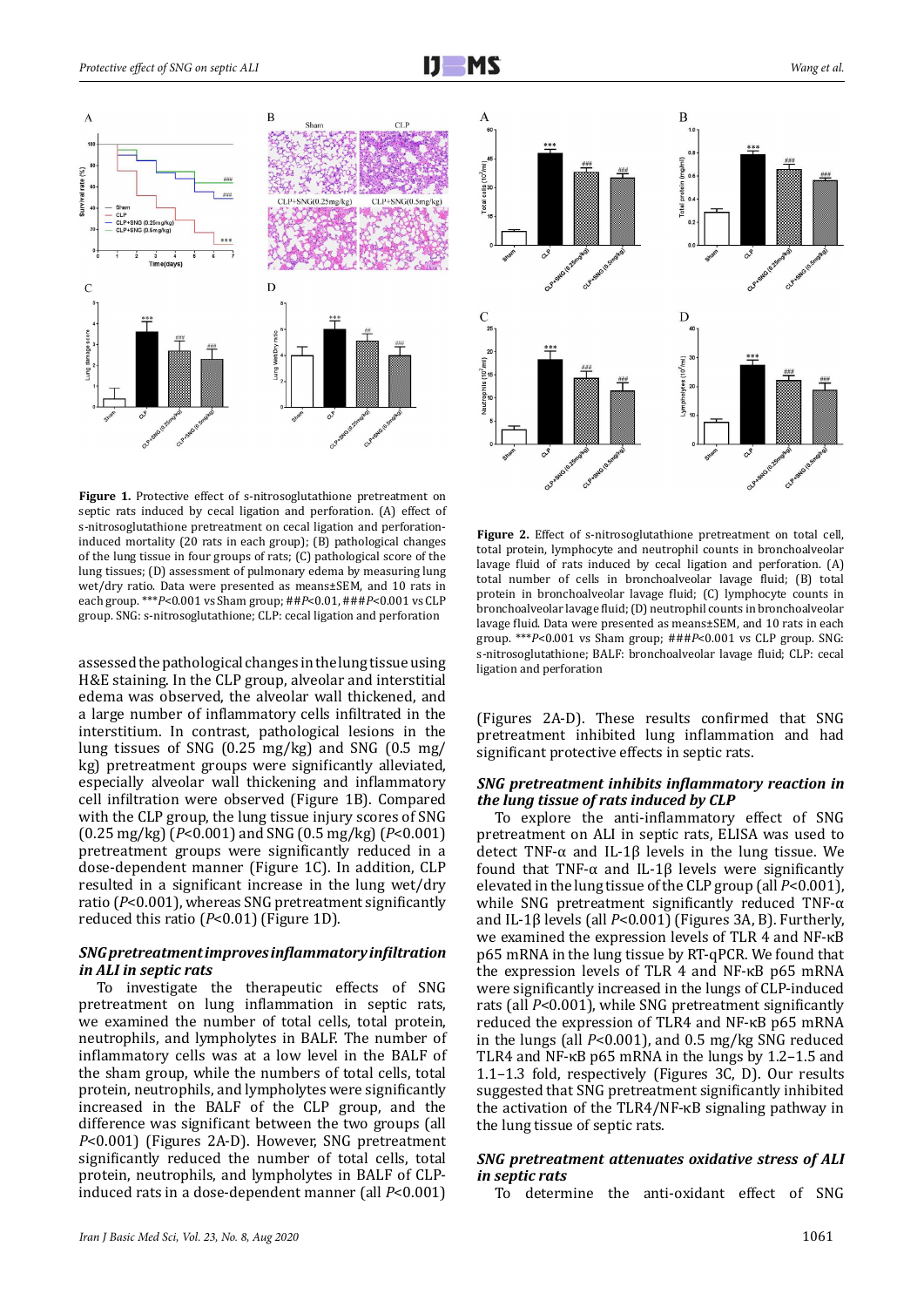



pretreatment on ALI in septic rats, we examined the levels of anti-oxidant enzymes GSH, SOD, GSH-Px, and catalase in the lung tissue. Compared with the Sham group, GSH levels decreased by 62.5% in the CLP group, while SNG (0.25 mg/kg) and SNG (0.5 mg/kg) pretreatment inhibited CLP-induced GSH decline by 40.1% and 37.7%, respectively (all *P*<0.001) (Figure 4A). SOD levels decreased by 48.1% in the CLP group, and SNG (0.25 mg/kg) and SNG (0.5 mg/kg) pretreatment inhibited GSH decline by 43.7% and 32.9%, respectively (all *P*<0.001) (Figure 4B). For another anti-oxidant enzyme, GSH-Px activity was reduced by 57.1% in the CLP group, and SNG  $(0.25 \text{ mg/kg})$  and SNG  $(0.5 \text{ mg/s})$ kg) pretreatment inhibited 38.2% and 34.4% of the decrease in CLP-induced GSH-Px activity, respectively (all *P*<0.001) (Figure 4C). Similarly, the level of catalase in the CLP group was 55.4% lower than that in the Sham group, while the pretreatment of SNG (0.25 mg/ kg) and SNG (0.5 mg/kg) inhibited 39.7% and 37.2% of the catalase levels in the CLP group, respectively (all *P*<0.001) (Figure 4D). Our results suggested that SNG pretreatment inhibited CLP-induced oxidative stress in the lung tissue of rats, and had an anti-oxidant function.

#### **Discussion**

Sepsis is a common critical illness in ICU and one of the common causes of ALI/ARDS, with high morbidity and mortality(12). Early prevention of sepsis development can effectively reduce the incidence of ALI/ARDS and reduce the mortality of patients. Studies showed that



**Figure 4.** Effect of s-nitrosoglutathione pretreatment on oxidative stress in the lung tissue of septic rats. (A) level of lung glutathione; (B) level of lung superoxide dismutase; (C) level of lung glutathione peroxidase; (D) level of lung catalase. Data were presented as means ± SEM, and 10 rats in each group. \*\*\**P*<0.001 vs Sham group; ###*P*<0.001 vs CLP group. SNG: s-nitrosoglutathione; GSH: glutathione; SOD: superoxide dismutase; GSH-Px: glutathione peroxidase; CLP: cecal ligation and perforation

ALI/ARDS caused by sepsis is the result of uncontrolled inflammatory response in the body (13). In this study, we successfully constructed a rat model of sepsis by CLP. We found that SNG pretreatment reduced the mortality of septic rats, and had significant protective effects. Furthermore, we observed pathological damage of the lung tissue in septic rats. We found that SNG pretreatment attenuated the severity of pathological damage in the lung tissue and reduced the pathological damage score and wet/dry ratio. These results led us to further explore the specific molecular biological mechanisms of SNG in ALI protection in septic rats.

The inflammatory reaction is a powerful counterattack against the invasion, and the immune cells are called to reach the injury site in a few minutes. Inflammatory factors pass through the vascular endothelium, and white blood cells release a large amount of lytic enzymes that penetrate into the basement membrane composed of the extracellular matrix, causing damage to the integrity of the lung tissue (14). Previous studies on ALI mainly focused on inflammatory responses and cell damage. In recent years, the self-repair function of the lung has gradually gained attention, such as dissipation of edema and inflammation, cell proliferation, and tissue remodeling (15). The repair effect may be initiated at the beginning of the injury and plays an important role in the later recovery phase. Therefore, early antagonism of the inflammatory response to prevent damage may greatly hinder the post-repair process.

The direct response of the body to infection and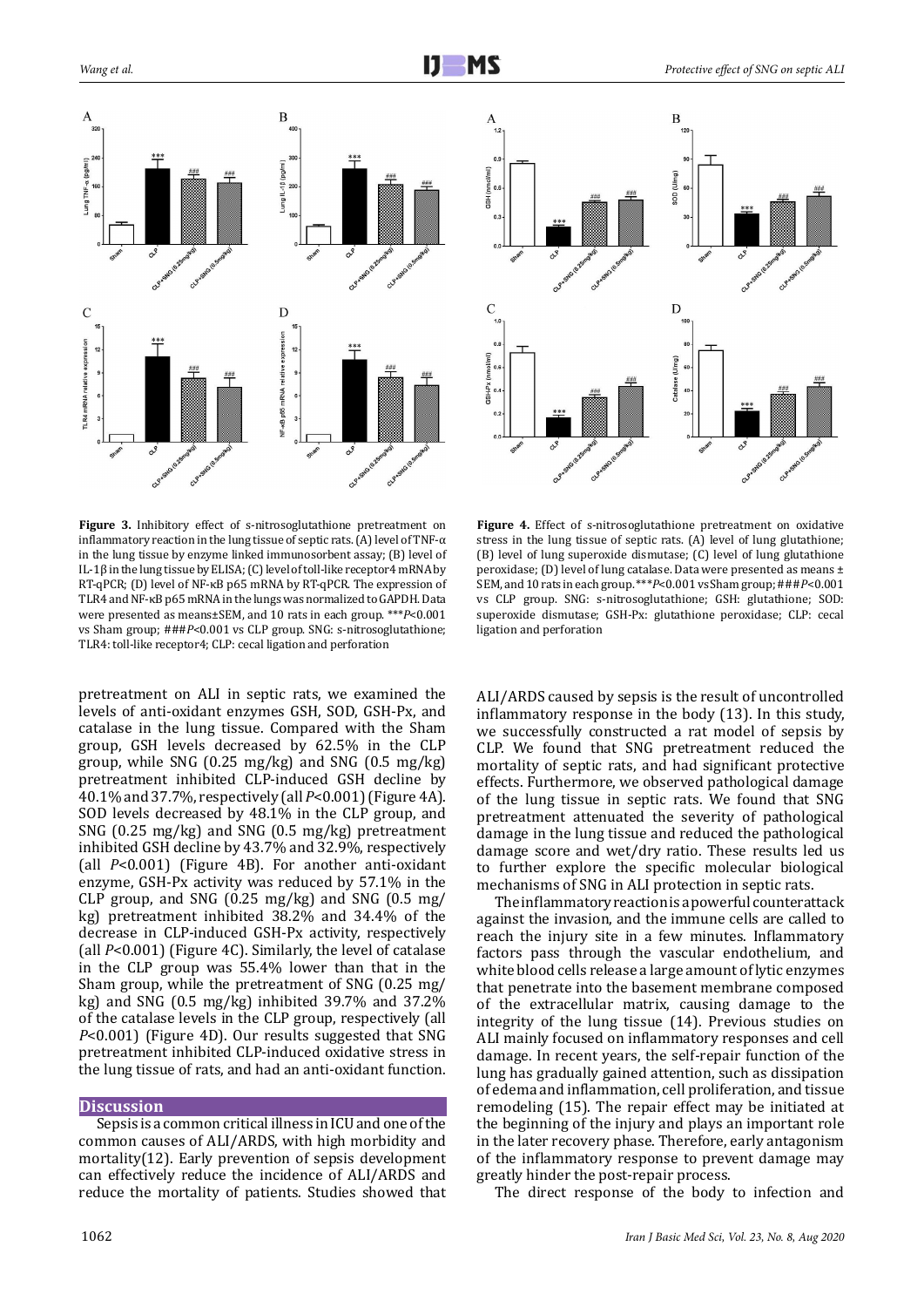trauma is the release of inflammatory mediators, mainly including TNF-α, IL-1β, and IL-6 (16). TNF-α and IL-1β levels are generally considered to be initiators of inflammation, and IL-6 level is a marker of cytokine cascade activation and prognosis of inflammatory responses. SNG treatment may ameliorate intestinal and lung injury in rats by inhibiting inflammatory response and oxidative stress (17). TLR4 as an important member of the toll-like receptor family is a transmembrane receptor in the immune system and activates downstream signal transduction molecules by recognizing pathogen-associated molecular patterns (18). The TLR4 pathway is also a classical pathway for inducing inflammatory signaling in cells and plays an important role in the activation of inflammatory reactions and immunomodulation in sepsis (19). TLR4 recognizes pathogenic model molecules and activates NF-κB through a variety of pathways, and binds to TNF- $\alpha$  and IL-1 $\beta$  promoter genes to promote cascade amplification of inflammatory responses (20).

To investigate the therapeutic effects of SNG pretreatment on lung inflammation in septic rats, we assessed inflammatory infiltration in the lung tissue. We found that SNG pretreatment significantly reduced the number of total cells, total protein, neutrophils, and lympholytes in BALF of CLP-induced rats in a dose-dependent manner. Moreover, we determined the degree of ALI inflammatory response by detecting levels of the lung tissue inflammatory factors TNF-α, IL-1, TLR4 mRNA, and NF-κB mRNA. Our results showed that the levels of TNF- $\alpha$ , IL-1, TLR4 mRNA, and NFκB mRNA in the lung tissue of the CLP group were significantly increased compared with the sham group, suggesting that the CLP method was successfully used to prepare the ALI model of septic rats. For the SNG pretreatment group, the levels of TNF-α, IL-1, TLR4 mRNA, and NF-κB mRNA in the lung tissue decreased significantly, indicating that SNG pretreatment reduced the inflammatory response of septic ALI, and the specific mechanism might be related to blocking the TLR4/NFκB signaling pathway.

GSH is composed of glutamic acid, cysteine, and glycine, and can promote the repair of immune system function and has anti-oxidation and detoxification effects (21). SOD is an important anti-oxidant enzyme in the body, and can alleviate lung damage caused by oxygen-free radicals. GSH-Px is an important oxygenfree radical scavenging enzyme, and can eliminate peroxides, free radicals produced, and prevent the lung tissue from oxidative damage (22). Catalase is widely distributed in mammalian cells, and mainly catalyzes the decomposition of  $H_2O_2$  into  $H_2O$  and  $O_2$  (23). In the present study, we found that SNG pretreatment can increase the levels of anti-oxidant enzymes GSH, SOD, GSH-Px, and catalase in the lung tissue, and has significant anti-oxidant and free radical scavenging function.

#### **Conclusion**

The imbalance of pro-inflammatory and antiinflammatory factors is the main pathophysiological mechanism of CLP-induced ALI. SNG has anti-endotoxic, anti-inflammatory and anti-oxidative pharmacological effects, and can significantly inhibit inflammation in the

lung tissue induced by CLP, and the specific mechanism may be achieved by regulating TLR4/NF-κB. Besides, SNG pretreatment can increase the level of anti-oxidant enzymes in the lung tissue and improve the survival rate of septic rats, which has a significant protective effect on ALI in septic rats.

#### **Acknowledgment**

This research was supported by Zhejiang Provincial Natural Science Foundation of China (grant no. LQ18H150001) and the Zhejiang Provincial Medical and Health Science Fund of China (grant no. 2020KY815).

#### **Conflicts of Interest**

The authors declare that there are no conflicts of interest.

#### **References**

1. Weiss SL, Fitzgerald JC, Pappachan J, Wheeler D, Jaramillo-Bustamante JC, Salloo A, *et al*. Global epidemiology of pediatric severe sepsis: the sepsis prevalence, outcomes, and therapies study. Am J Respir Crit Care Med 2015; 191:1147-1157.

2. Su F, Nguyen ND, Creteur J, Cai Y, Nagy N, Anh-Dung H, *et al*. Use of low tidal volume in septic shock may decrease severity of subsequent acute lung injury. Shock 2004; 22:145-150.

3. Wang YC, Liu QX, Zheng Q, Liu T, Xu XE, Liu XH, *et al*. Dihydromyricetin alleviates sepsis-induced acute lung injury through inhibiting NLRP3 inflammasome-dependent pyroptosis in mice model. Inflammation 2019; 42:1301-1310. 4. Zhang H, Sha J, Feng X, Hu X, Chen Y, Li B, *et al*. Dexmedetomidine ameliorates LPS induced acute lung injury via GSK-3β/STAT3-NF-κB signaling pathway in rats. Int Immunopharmacol 2019; 74:105717.

5. Cinar I, Sirin B, Aydin P, Toktay E, Cadirci E, Halici I, *et al*. Ameliorative effect of gossypin against acute lung injury in experimental sepsis model of rats. Life Sci 2019; 221: 327-334. 6. Melvin AC, Jones WM, Lutzke A, Allison CL, Reynolds MM. S-Nitrosoglutathione exhibits greater stability than S-nitroso-N-acetylpenicillamine under common laboratory conditions: A comparative stability study. Nitric Oxide 2019; 92:18-25.

7. Fan H, Zhao Y, Zhu JH. S-nitrosoglutathione protects lipopolysaccharide-induced acute kidney injury by inhibiting toll-like receptor 4-nuclear factor-κB signal pathway. J Pharm Pharmacol 2019; 71:1255-1261.

8. Gaston B, Reilly J, Drazen JM, Fackler J, Ramdev P, Arnelle D, *et al*. Endogenous nitrogen oxides and bronchodilator S-nitrosothiols in human airways. Proc Natl Acad Sci USA 1993; 90:10957-10961.

9. Langford EJ, Brown AS, Wainwright RJ, de Belder AJ, Thomas MR, Smith RE, *et al*. Inhibition of platelet activity by S-nitrosoglutathione during coronary angioplasty. Lancet 1994; 344:1458-1460.

10. Ye S, Dong J, Han B. Protective effect of reduced glutathione and venous systemic oxygen persufflation on rat steatotic graft following liver transplantation. J Surg Res 2010; 158:138-146. 11. Baydas G, Gursu MF, Yilmaz S, Canpolat S, Yasar A, Cikim G, *et al*. Daily rhythm of glutathione peroxidase activity, lipid peroxidation and glutathione levels in tissues of pinealectomized rats. Neurosci Lett 2002; 323:195-198.

12. Gaudry S, Hajage D, Schortgen F, Martin-Lefevre L, Verney C, Pons B, *et al*. Timing of renal support and outcome of septic shock and acute respiratory distress syndrome. A *Post hoc* analysis of the AKIKI randomized clinical trial. Am J Respir Crit Care Med 2018;198:58-66.

13. Calfee CS, Gallagher D, Abbott J, Thompson BT, Matthay